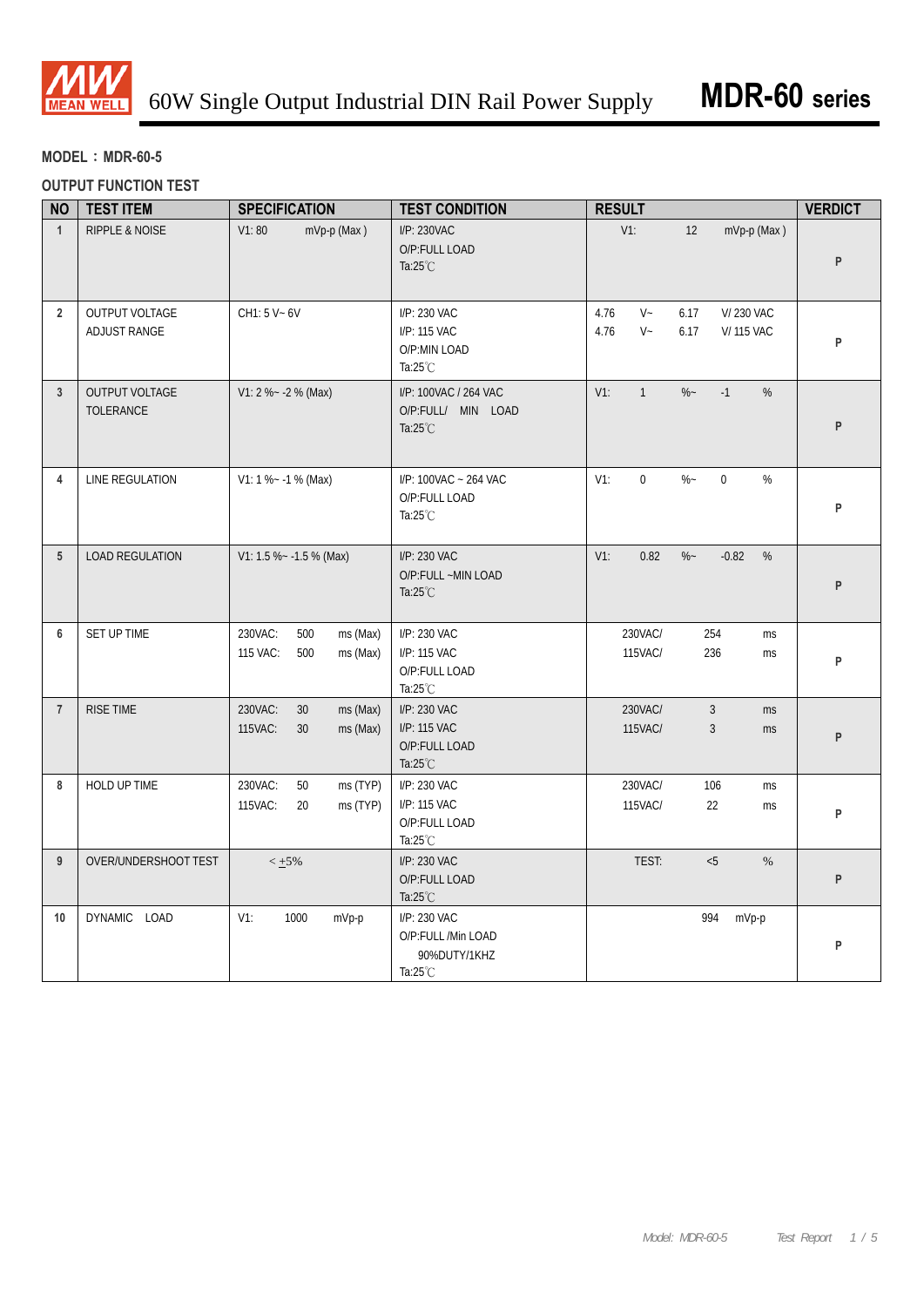

#### **INPUT FUNCTION TEST**

| <b>NO</b>      | <b>TEST ITEM</b>             | <b>SPECIFICATION</b>                                                    | <b>TEST CONDITION</b>                                                                                                                      | <b>RESULT</b>                                        | <b>VERDICT</b> |
|----------------|------------------------------|-------------------------------------------------------------------------|--------------------------------------------------------------------------------------------------------------------------------------------|------------------------------------------------------|----------------|
| $\mathbf{1}$   | <b>INPUT VOLTAGE RANGE</b>   | 85VAC~264 VAC                                                           | I/P:TESTING<br>O/P:FULL LOAD<br>Ta: $25^{\circ}$ C                                                                                         | 54V~264V                                             |                |
|                |                              |                                                                         | $I/P$ :<br>LOW-LINE-3V= $82$ V<br>HIGH-LINE+15%=300 V<br>O/P:FULL/MIN LOAD<br>ON: 30 Sec. OFF: 30 Sec 10MIN<br>(AC POWER ON/OFF NO DAMAGE) | <b>TEST: OK</b>                                      | P              |
| $\overline{2}$ | <b>INPUT FREQUENCY RANGE</b> | 47HZ ~63 HZ<br>NO DAMAGE OSC                                            | I/P: 85 VAC ~ 264 VAC<br>O/P:FULL~MIN LOAD<br>Ta: $25^{\circ}$ C                                                                           | TEST: OK                                             | P              |
| 3              | <b>EFFICIENCY</b>            | 78 % (TYP)                                                              | I/P: 230 VAC<br>O/P:FULL LOAD<br>Ta: $25^{\circ}$ C                                                                                        | 77.6%                                                | P              |
| 4              | <b>INPUT CURRENT</b>         | 230V/<br>$\overline{1}$<br>A (TYP)<br>A (TYP)<br>115V/<br>1.8           | I/P: 230 VAC<br>I/P: 115 VAC<br>O/P:FULL LOAD<br>Ta: $25^{\circ}$ C                                                                        | A/230 VAC<br>0.6<br>$=$<br>1.05<br>A/ 115 VAC<br>$=$ | P              |
| 5              | <b>INRUSH CURRENT</b>        | 230V/<br>60<br>A (TYP)<br>$115$ V/<br>A(TYP)<br>30<br><b>COLD START</b> | I/P: 230 VAC<br>I/P: 115 VAC<br>O/P:FULL LOAD<br>Ta: $25^{\circ}$ C                                                                        | 55<br>A/230 VAC<br>$=$<br>27<br>A/ 115 VAC<br>$=$    | P              |
| 6              | <b>LEAKAGE CURRENT</b>       | mA/240 VAC<br>$\mathbf{1}$<br>$\,<$                                     | I/P: 254 VAC<br>O/P:Min LOAD<br>Ta: $25^{\circ}$ C                                                                                         | $L-FG$ :<br>0.44<br>mA<br>$N-FG$ :<br>0.44<br>mA     | P              |

# **PROTECTION FUNCTION TEST**

| <b>NO</b> | <b>TEST ITEM</b>        | <b>SPECIFICATION</b>                   | <b>TEST CONDITION</b>                                               | <b>RESULT</b>                                                        | <b>VERDICT</b> |
|-----------|-------------------------|----------------------------------------|---------------------------------------------------------------------|----------------------------------------------------------------------|----------------|
|           | OVER LOAD PROTECTION    | 105 %~ 150 %                           | $I/P: 230$ VAC<br>I/P: 115 VAC<br>O/P:TESTING<br>Ta: $25^{\circ}$ C | 125 %/ 230 VAC<br>126 %/ 115 VAC<br><b>Constant Current Limiting</b> | P              |
|           | OVER VOLTAGE PROTECTION | CH1: 6.25V ~ 7.25V                     | I/P: 230 VAC<br>I/P: 115 VAC<br>O/P:MIN LOAD<br>Ta: $25^{\circ}$ C  | 6.7 V/ 230 VAC<br>6.7 V/ 115 VAC<br>Shunt down Re- power ON          | P              |
| 3         | SHORT PROTECTION        | SHORT EVERY OUTPUT<br>1 HOUR NO DAMAGE | $I/P: 264$ VAC<br>O/P:FULL LOAD<br>Ta: $25^{\circ}$ C               | NO DAMAGE<br><b>Constant Current Limiting</b>                        | P              |

## **CONTROL FUNCTION TEST**

| <b>NO</b> | <b>TEST ITEM</b>           | <b>SPECIFICATION</b> | <b>TEST CONDITION</b>                                             | <b>RESULT</b>                      | <b>VERDICT</b> |
|-----------|----------------------------|----------------------|-------------------------------------------------------------------|------------------------------------|----------------|
|           | NO LOAD POWER CON SUMPTION | < 0.75W              | I/P: 230 VAC<br>I/P: 115 VAC<br>O/P:NO LOAD<br>Ta: $25^{\circ}$ C | 230 VAC/ 0.69 W<br>115 VAC/ 0.61 W |                |
|           | DC OK SIGNAL               | 30V/1A               | I/P: 230 VAC<br>O/P: FULL LOAD<br>Ta: $25^{\circ}$ C              | OK                                 | D              |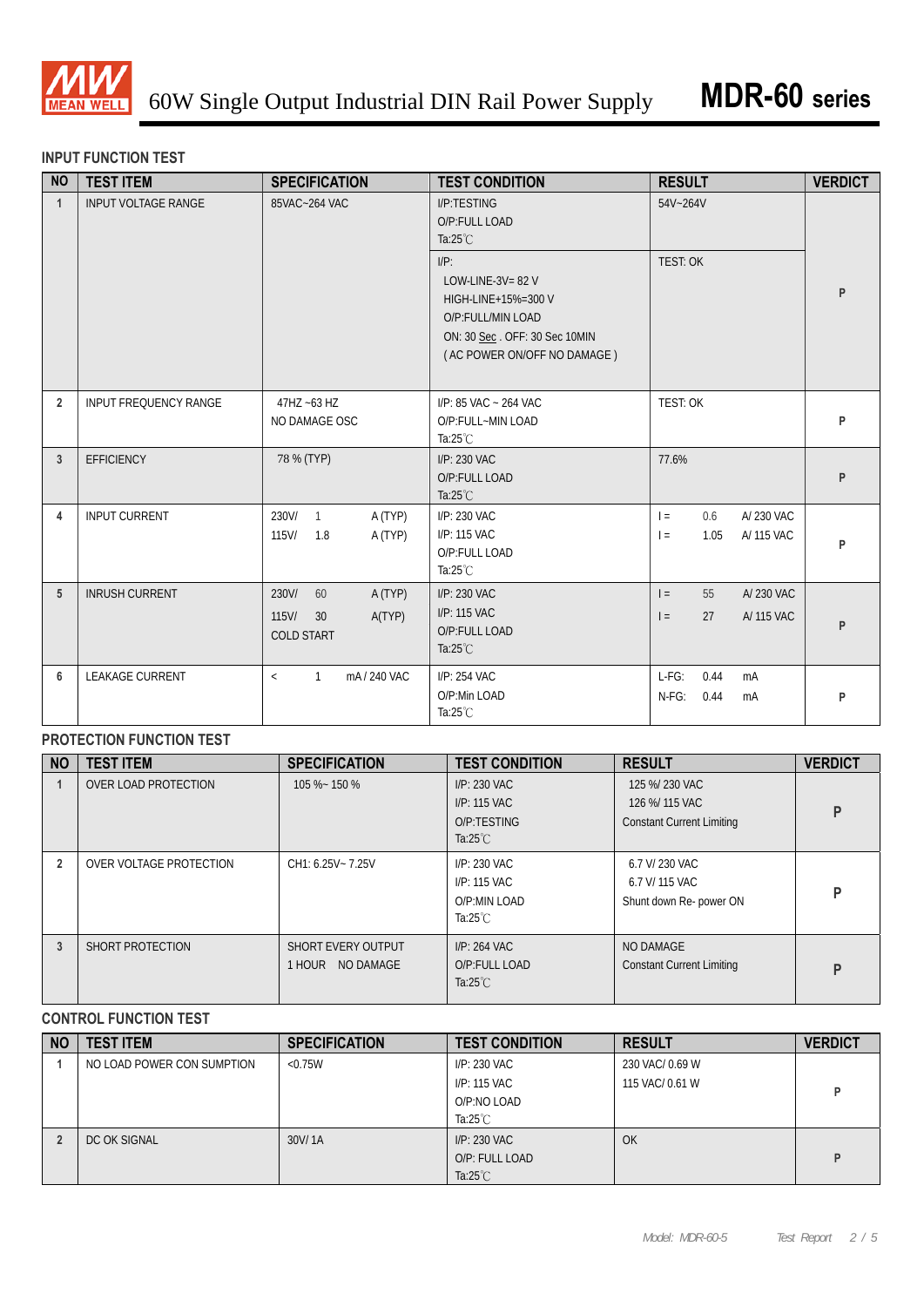

#### **ENVIRONMENT TEST**

| <b>NO</b>      | <b>TEST ITEM</b>        | <b>SPECIFICATION</b>   |                                           | <b>TEST CONDITION</b>           |                       | <b>RESULT</b> |                                | <b>VERDICT</b> |
|----------------|-------------------------|------------------------|-------------------------------------------|---------------------------------|-----------------------|---------------|--------------------------------|----------------|
| $\mathbf{1}$   | TEMPERATURE RISE TEST   | $MODEL : MDR-60-5$     |                                           |                                 |                       |               |                                |                |
|                |                         |                        | 1. ROOM AMBIENT BURN-IN: 1                | <b>HRS</b>                      |                       |               |                                |                |
|                |                         |                        | I/P: 230VAC O/P: FULL LOAD Ta=29.5 °C     |                                 |                       |               |                                |                |
|                |                         |                        | 2. HIGH AMBIENT BURN-IN:                  | 2 HRS                           |                       |               |                                |                |
|                |                         |                        | I/P: 230VAC O/P: FULL LOAD Ta=55.6 °C     |                                 |                       |               |                                |                |
|                |                         |                        |                                           |                                 |                       |               |                                |                |
|                |                         |                        |                                           |                                 | ROOM AMBIENT          |               | <b>HIGH AMBIENT</b>            |                |
|                |                         | <b>NO</b>              | Position                                  | P/N                             | Ta= 29.5 $^{\circ}$ C |               | Ta= 55.6 $^{\circ}$ C          |                |
|                |                         | $\mathbf{1}$           | Q <sub>1</sub>                            | P9NK70ZFP 7.5A/700V             | 74.2°C                |               | 102.7 $°C$                     |                |
|                |                         | $\overline{2}$         | D <sub>1</sub>                            | EGP20J 2A/600V                  | 82.1°C                |               | 112.2 $\degree$ C              |                |
|                |                         | $\mathfrak{Z}$         | ZD <sub>1</sub>                           | <b>P6KE200A</b>                 | 70.8°C                |               | $97.6^{\circ}$ C               |                |
|                |                         | $\overline{4}$         | T1 COIL                                   | TF-1580                         | 98.7°C                |               | 124.3°C                        | P              |
|                |                         | 5                      | C <sub>5</sub>                            | 100U/400V HU4 105℃              | 54.9°C                |               | 81.3°C                         |                |
|                |                         | 6                      | BD <sub>1</sub>                           | KBJ608G 6A/800V                 | 53.7°C                |               | 80.4°C                         |                |
|                |                         | $\tau$                 | C <sub>36</sub>                           | 100U/50V KY 105°C               | 67.6°C                |               | 96.2°C                         |                |
|                |                         | 8                      | C200                                      | 22U/50V YXM 105℃                | 80.8°C                |               | 106.8°C                        |                |
|                |                         | 9                      | D <sub>100</sub>                          | MBR1545CT 15A/45V               | 94.9°C                |               | 120.2°C                        |                |
|                |                         | 10                     | C <sub>105</sub>                          | 2200U/10V ZLH 105℃              | $96.2^{\circ}$        |               | 119.9°C                        |                |
|                |                         | 11                     | L <sub>100</sub>                          | <b>RB010E</b>                   | 70.3°C                |               | 97.3°C                         |                |
|                |                         | 12                     | LF1<br>U1                                 | <b>TF-484</b><br><b>NCP1200</b> | 46.3°C<br>81.4°C      |               | 74.0°C<br>107.1 <sup>°</sup> C |                |
|                |                         | 13                     |                                           |                                 | 71.1°C                |               | $96.5^{\circ}$ C               |                |
|                |                         | 14                     | U100<br>RY <sub>1</sub>                   | AP4310<br>OUAZ-1SS-112L 1A/24V  | 83.0°C                |               | $106.3^{\circ}$ C              |                |
|                |                         | 15                     |                                           |                                 |                       |               |                                |                |
| $\overline{2}$ | OVER LOAD BURN-IN TEST  | NO DAMAGE              |                                           | I/P: 230 VAC                    |                       | TEST: OK      |                                |                |
|                |                         | 1 HOUR (MIN)           |                                           | O/P: 120 % LOAD                 |                       |               |                                | P              |
|                |                         |                        |                                           | Ta: $25^{\circ}$ C              |                       |               |                                |                |
| 3              | LOW TEMPERATURE         |                        | TURN ON AFTER 2 HOUR                      | I/P: 230 VAC                    |                       | TEST: OK      |                                |                |
|                | TURN ON TEST            |                        |                                           | O/P: 100 % LOAD                 |                       |               |                                | P              |
|                |                         |                        |                                           | Ta= $-20^{\circ}$ C             |                       |               |                                |                |
| $\overline{4}$ | <b>HIGH HUMIDITY</b>    | AFTER 12 HOURS         |                                           | I/P: 272 VAC                    |                       | TEST: OK      |                                |                |
|                | <b>HIGH TEMPERATURE</b> | IN CHAMBER ON          |                                           | O/P:FULL LOAD                   |                       |               |                                |                |
|                | <b>HIGH VOLTAGE</b>     | CONTROL 60°C           |                                           | Ta= $60^{\circ}$ C              |                       |               |                                | P              |
|                | TURN ON TEST            | NO DAMAGE              |                                           | $HUMIDITY = 95 % R.H$           |                       |               |                                |                |
| 5              | TEMPERATURE             | $+0.03\%$ (0~50°C)     |                                           | I/P: 230 VAC                    |                       |               | $+0.025\%$ (0~50°C)            |                |
|                | COEFFICIENT             |                        |                                           | O/P:FULL LOAD                   |                       |               |                                | P              |
| 6              | <b>VIBRATION TEST</b>   | 1 Carton & 1 Set       |                                           |                                 |                       | TEST: OK      |                                |                |
|                |                         |                        | (1) Waveform: Sine Wave                   |                                 |                       |               |                                |                |
|                |                         |                        | (2) Frequency: 10~500Hz                   |                                 |                       |               |                                |                |
|                |                         |                        | (3) Sweep Time:10min/sweep cycle          |                                 |                       |               |                                | P              |
|                |                         | (4) Acceleration:2G    |                                           |                                 |                       |               |                                |                |
|                |                         |                        | (5) Test Time:1 hour in each axis (X.Y.Z) |                                 |                       |               |                                |                |
|                |                         | (6) Ta: $25^{\circ}$ C |                                           |                                 |                       |               |                                |                |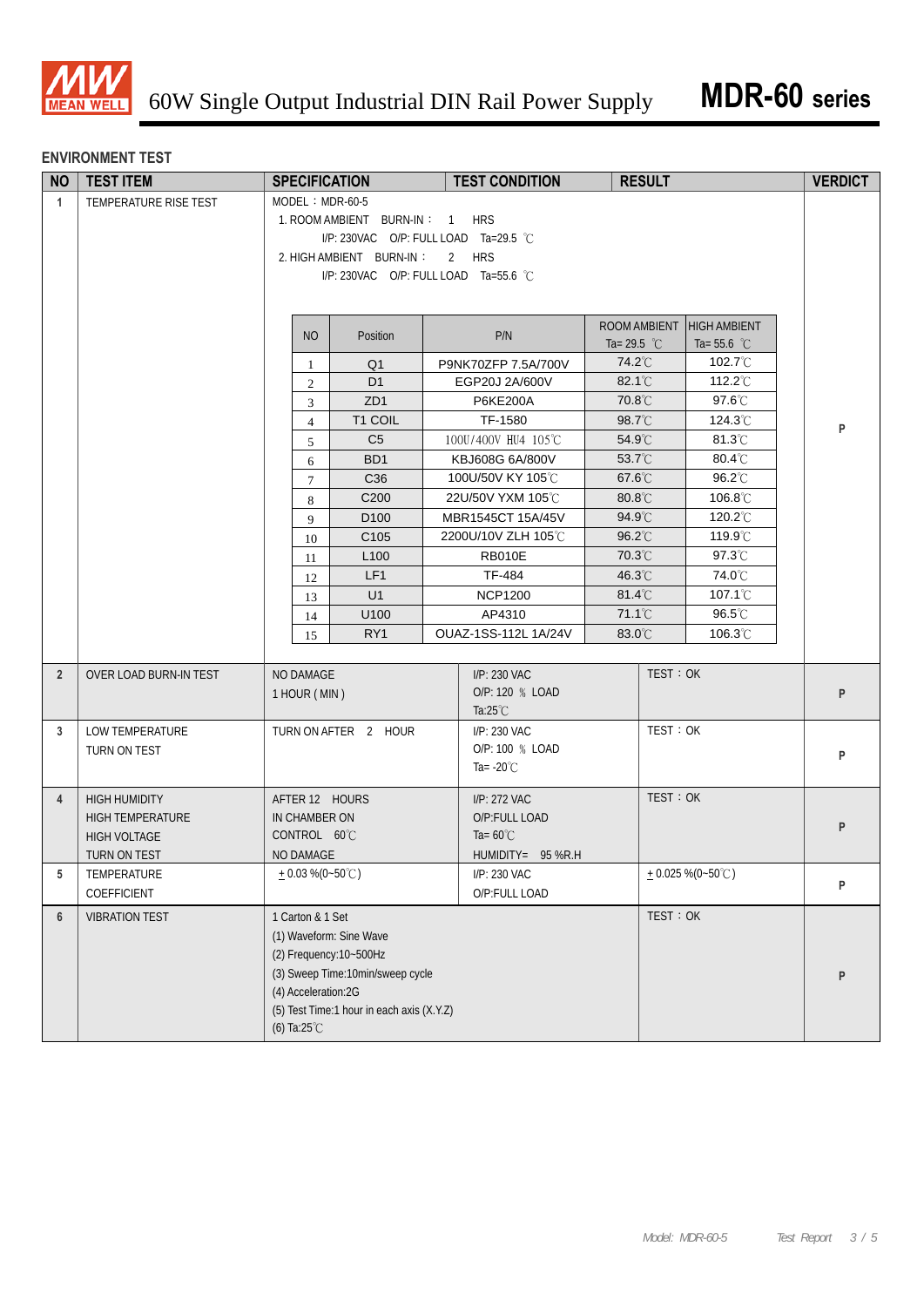

## **SAFETY TEST**

| <b>NO</b>      | <b>TEST ITEM</b>            | <b>SPECIFICATION</b>                                                                           | <b>TEST CONDITION</b>                                                                                               | <b>RESULT</b>                                        |                                                         | <b>VERDICT</b> |
|----------------|-----------------------------|------------------------------------------------------------------------------------------------|---------------------------------------------------------------------------------------------------------------------|------------------------------------------------------|---------------------------------------------------------|----------------|
|                | WITHSTAND VOLTAGE           | I/P-O/P: 3 KVAC/min<br>I/P-FG: 1.5 KVAC/min<br>O/P-FG: 0.5 KVAC/min                            | $I/P$ -O/P: 3.6 KVAC/min<br>I/P-FG: 1.8 KVAC/min<br>O/P-FG: 0.6 KVAC/min<br>Ta: $25^{\circ}$ C                      | $I/P-O/P$ :<br>$IP-FG$ :<br>$O/P-FG$ :<br>NO DAMAGE  | 5.95<br>mA<br>mA<br>4.87<br>3.08<br>mA                  | P              |
| $\overline{2}$ | <b>ISOLATION RESISTANCE</b> | $I/P$ -O/P:500VDC>100M $\Omega$<br>$I/P-FG: 500VDC > 100M\Omega$<br>$O/P-FG:500VDC>100M\Omega$ | $I/P$ - $O/P$ :<br>500<br><b>VDC</b><br>VDC<br>$I/P-FG$ :<br>500<br>$O/P-FG$ :<br>500<br>VDC.<br>Ta: $25^{\circ}$ C | $I/P-O/P$ :<br>$I/P-FG$ :<br>$O/P-FG$ :<br>NO DAMAGE | GΩ<br>15<br>3<br>$G\Omega$<br>$G\Omega$<br>$\mathsf{h}$ | P              |
| 3              | <b>GROUNDING CONTINUITY</b> | FG(PE) TO CHASSIS<br>OR TRACE $< 100$<br>$m\Omega$                                             | $40$ A $/$ 2min<br>Ta:25 $°C$                                                                                       | 14                                                   | $m$ Ω                                                   | P              |
| 4              | APPROVAL                    | TUV: Certificate NO: R50100751<br>UL: File NO: E215312 / E183223                               |                                                                                                                     |                                                      |                                                         | P              |

# **E.M.C TEST**

| <b>NO</b>      | <b>TEST ITEM</b>                               | <b>SPECIFICATION</b>                                       | <b>TEST CONDITION</b>                                          | <b>RESULT</b>                        | <b>VERDICT</b> |
|----------------|------------------------------------------------|------------------------------------------------------------|----------------------------------------------------------------|--------------------------------------|----------------|
|                | <b>HARMONIC</b>                                | EN61000-3-2<br><b>CLASS A</b>                              | I/P: 230 VAC/50HZ<br>O/P:FULL LOAD<br>Ta: $25^{\circ}$ C       | PASS                                 | P              |
| $\overline{2}$ | CONDUCTION                                     | EN55022<br><b>CLASS B</b>                                  | I/P: 230 VAC (50HZ)<br>O/P:FULL/50% LOAD<br>Ta: $25^{\circ}$ C | <b>PASS</b><br>Test by certified Lab | P              |
| 3              | <b>RADIATION</b>                               | EN55022<br><b>CLASS B</b>                                  | I/P: 230 VAC (50HZ)<br>O/P:FULL LOAD<br>Ta: $25^{\circ}$ C     | <b>PASS</b><br>Test by certified Lab | P              |
| $\overline{4}$ | E.S.D                                          | EN61000-4-2<br><b>INDUSTRY</b><br>AIR:8KV / Contact:4KV    | I/P: 230 VAC/50HZ<br>O/P:FULL LOAD<br>Ta: $25^{\circ}$ C       | CRITERIA A                           | P              |
| 5              | E.F.T                                          | EN61000-4-4<br><b>INDUSTRY</b><br><b>INPUT: 2KV</b>        | I/P: 230 VAC/50HZ<br>O/P:FULL LOAD<br>Ta: $25^{\circ}$ C       | CRITERIA A                           | P              |
| $6\phantom{1}$ | <b>SURGE</b>                                   | IEC61000-4-5<br><b>INDUSTRY</b><br>$L-N:2KV$<br>L,N-PE:4KV | I/P: 230 VAC/50HZ<br>O/P:FULL LOAD<br>Ta: $25^{\circ}$ C       | CRITERIA A                           | P              |
| 7              | Test by certified Lab $\&$ Test Report Prepare |                                                            |                                                                |                                      |                |

## **M.T.B.F & LIFE CYCLE CALCULATION**

| <b>NO</b> | <b>TEST ITEM</b>            | <b>SPECIFICATION</b>                                  | <b>TEST CONDITION</b>                                                 | <b>RESULT</b> | <b>VERDICT</b> |  |  |
|-----------|-----------------------------|-------------------------------------------------------|-----------------------------------------------------------------------|---------------|----------------|--|--|
|           | CAPACITOR                   | MDR-60-5: SUPPOSE C105 IS THE MOST CRITICAL COMPONENT |                                                                       |               |                |  |  |
|           | LIFE CYCLE                  | I/P: 230VAC                                           | O/P:FULL LOAD Ta= $25^{\circ}$ C LIFE TIME=27258 HRS                  |               | Þ              |  |  |
|           |                             | I/P: 230VAC                                           | O/P:FULL LOAD Ta= 60°C LIFE TIME=12380 HRS                            |               |                |  |  |
|           |                             | I/P: 230VAC                                           | O/P:75% LOAD Ta= $60^{\circ}$ C LIFE TIME=37792 HRS                   |               |                |  |  |
|           | <b>MTBF</b>                 | MIL-HDBK-217F NOTICES2 PARTS COUNT                    |                                                                       |               |                |  |  |
|           |                             | TOTAL FAILURE RATE: 299.2KHRS                         |                                                                       |               |                |  |  |
|           | DMTBF/Accelerated Life Test |                                                       | Demonstration Mean Time Between Failure: Above 30,000 hours @ TA 45°C |               | D              |  |  |